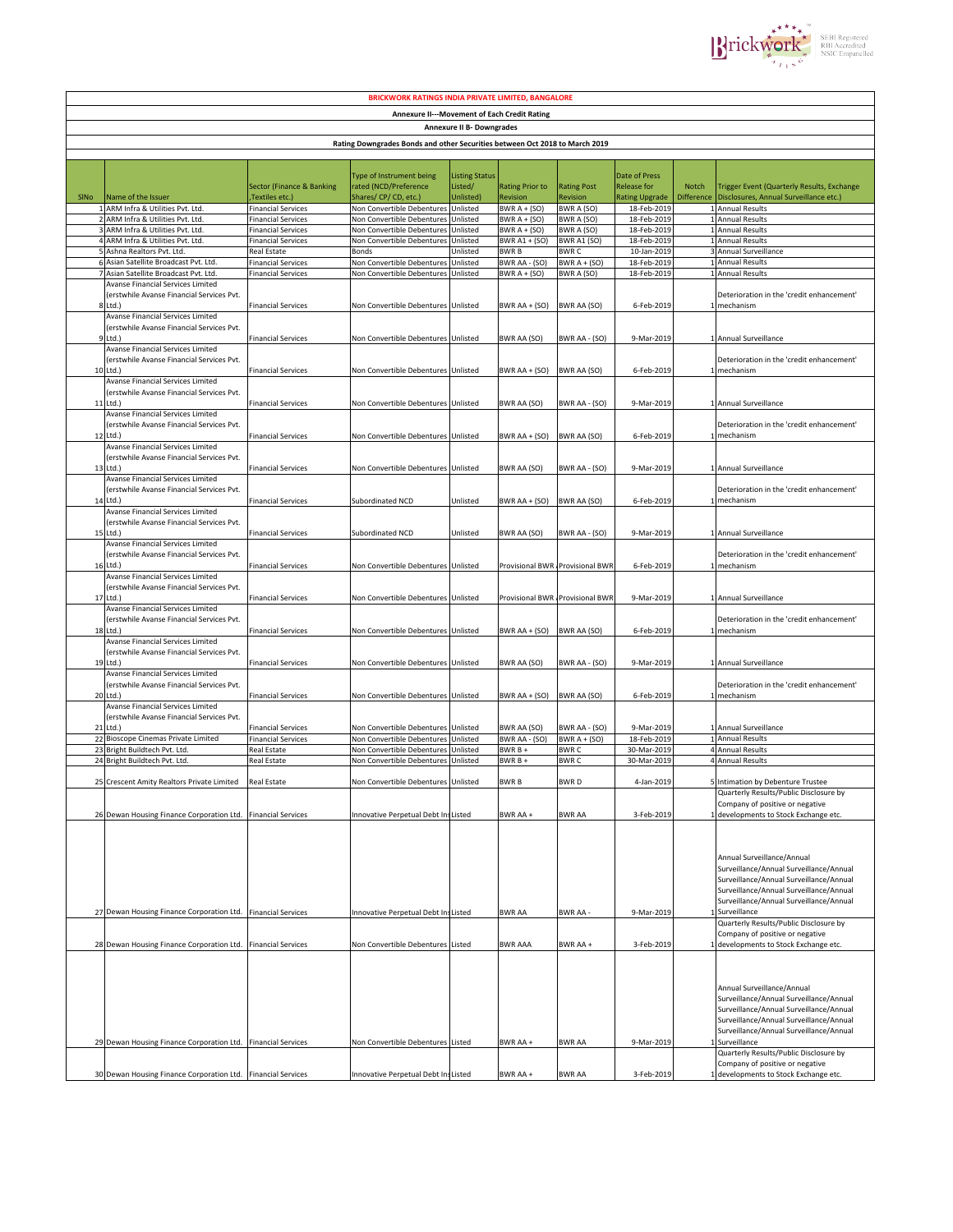|  |                                                              |                           |                                     |        |                |               |            | Annual Surveillance/Annual<br>Surveillance/Annual Surveillance/Annual              |
|--|--------------------------------------------------------------|---------------------------|-------------------------------------|--------|----------------|---------------|------------|------------------------------------------------------------------------------------|
|  |                                                              |                           |                                     |        |                |               |            | Surveillance/Annual Surveillance/Annual<br>Surveillance/Annual Surveillance/Annual |
|  | 31 Dewan Housing Finance Corporation Ltd. Financial Services |                           | Innovative Perpetual Debt InsListed |        | <b>BWR AA</b>  | BWR AA -      | 9-Mar-2019 | Surveillance/Annual Surveillance/Annual<br>1 Surveillance                          |
|  |                                                              |                           |                                     |        |                |               |            | Quarterly Results/Public Disclosure by<br>Company of positive or negative          |
|  | 32 Dewan Housing Finance Corporation Ltd. Financial Services |                           | Non Convertible Debentures Listed   |        | <b>BWR AAA</b> | BWR AA +      | 3-Feb-2019 | 1 developments to Stock Exchange etc.                                              |
|  |                                                              |                           |                                     |        |                |               |            |                                                                                    |
|  |                                                              |                           |                                     |        |                |               |            | Annual Surveillance/Annual<br>Surveillance/Annual Surveillance/Annual              |
|  |                                                              |                           |                                     |        |                |               |            | Surveillance/Annual Surveillance/Annual<br>Surveillance/Annual Surveillance/Annual |
|  | 33 Dewan Housing Finance Corporation Ltd. Financial Services |                           | Non Convertible Debentures Listed   |        | BWR AA+        | <b>BWR AA</b> | 9-Mar-2019 | Surveillance/Annual Surveillance/Annual<br>1 Surveillance                          |
|  |                                                              |                           |                                     |        |                |               |            | Quarterly Results/Public Disclosure by<br>Company of positive or negative          |
|  | 34 Dewan Housing Finance Corporation Ltd. Financial Services |                           | Non Convertible Debentures Listed   |        | <b>BWR AAA</b> | BWR AA +      | 3-Feb-2019 | 1 developments to Stock Exchange etc.                                              |
|  |                                                              |                           |                                     |        |                |               |            |                                                                                    |
|  |                                                              |                           |                                     |        |                |               |            | Annual Surveillance/Annual<br>Surveillance/Annual Surveillance/Annual              |
|  |                                                              |                           |                                     |        |                |               |            | Surveillance/Annual Surveillance/Annual<br>Surveillance/Annual Surveillance/Annual |
|  | 35 Dewan Housing Finance Corporation Ltd. Financial Services |                           | Non Convertible Debentures Listed   |        | BWR AA +       | <b>BWR AA</b> | 9-Mar-2019 | Surveillance/Annual Surveillance/Annual<br>Surveillance                            |
|  |                                                              |                           |                                     |        |                |               |            | Quarterly Results/Public Disclosure by<br>Company of positive or negative          |
|  | 36 Dewan Housing Finance Corporation Ltd. Financial Services |                           | Long Term NCD                       | Listed | <b>BWR AAA</b> | BWR AA +      | 3-Feb-2019 | 1 developments to Stock Exchange etc.                                              |
|  |                                                              |                           |                                     |        |                |               |            |                                                                                    |
|  |                                                              |                           |                                     |        |                |               |            | Annual Surveillance/Annual<br>Surveillance/Annual Surveillance/Annual              |
|  |                                                              |                           |                                     |        |                |               |            | Surveillance/Annual Surveillance/Annual<br>Surveillance/Annual Surveillance/Annual |
|  | 37 Dewan Housing Finance Corporation Ltd. Financial Services |                           | Long Term NCD                       | Listed | BWR AA +       | <b>BWR AA</b> | 9-Mar-2019 | Surveillance/Annual Surveillance/Annual<br>1 Surveillance                          |
|  |                                                              |                           |                                     |        |                |               |            | Quarterly Results/Public Disclosure by<br>Company of positive or negative          |
|  | 38 Dewan Housing Finance Corporation Ltd. Financial Services |                           | Long Term NCD                       | Listed | <b>BWR AAA</b> | BWR AA +      | 3-Feb-2019 | 1 developments to Stock Exchange etc.                                              |
|  |                                                              |                           |                                     |        |                |               |            |                                                                                    |
|  |                                                              |                           |                                     |        |                |               |            | Annual Surveillance/Annual<br>Surveillance/Annual Surveillance/Annual              |
|  |                                                              |                           |                                     |        |                |               |            | Surveillance/Annual Surveillance/Annual<br>Surveillance/Annual Surveillance/Annual |
|  | 39 Dewan Housing Finance Corporation Ltd. Financial Services |                           | Long Term NCD                       | Listed | BWR AA +       | <b>BWR AA</b> | 9-Mar-2019 | Surveillance/Annual Surveillance/Annual<br>1 Surveillance                          |
|  |                                                              |                           |                                     |        |                |               |            | Quarterly Results/Public Disclosure by<br>Company of positive or negative          |
|  | 40 Dewan Housing Finance Corporation Ltd. Financial Services |                           | Non Convertible Debentures Listed   |        | <b>BWR AAA</b> | BWR AA +      | 3-Feb-2019 | 1 developments to Stock Exchange etc.                                              |
|  |                                                              |                           |                                     |        |                |               |            |                                                                                    |
|  |                                                              |                           |                                     |        |                |               |            | Annual Surveillance/Annual<br>Surveillance/Annual Surveillance/Annual              |
|  |                                                              |                           |                                     |        |                |               |            | Surveillance/Annual Surveillance/Annual<br>Surveillance/Annual Surveillance/Annual |
|  | 41 Dewan Housing Finance Corporation Ltd. Financial Services |                           | Non Convertible Debentures Listed   |        | BWR AA +       | <b>BWR AA</b> | 9-Mar-2019 | Surveillance/Annual Surveillance/Annual<br>1 Surveillance                          |
|  |                                                              |                           |                                     |        |                |               |            | Quarterly Results/Public Disclosure by<br>Company of positive or negative          |
|  | 42 Dewan Housing Finance Corporation Ltd. Financial Services |                           | Long Term NCD                       | Listed | <b>BWR AAA</b> | BWR AA +      | 3-Feb-2019 | 1 developments to Stock Exchange etc.                                              |
|  |                                                              |                           |                                     |        |                |               |            |                                                                                    |
|  |                                                              |                           |                                     |        |                |               |            | Annual Surveillance/Annual<br>Surveillance/Annual Surveillance/Annual              |
|  |                                                              |                           |                                     |        |                |               |            | Surveillance/Annual Surveillance/Annual<br>Surveillance/Annual Surveillance/Annual |
|  | 43 Dewan Housing Finance Corporation Ltd. Financial Services |                           | Long Term NCD                       | Listed | BWR AA +       | <b>BWR AA</b> | 9-Mar-2019 | Surveillance/Annual Surveillance/Annual<br>1 Surveillance                          |
|  |                                                              |                           |                                     |        |                |               |            | Quarterly Results/Public Disclosure by<br>Company of positive or negative          |
|  | 44 Dewan Housing Finance Corporation Ltd. Financial Services |                           | Non Convertible Debentures Listed   |        | <b>BWR AAA</b> | BWR AA +      | 3-Feb-2019 | 1 developments to Stock Exchange etc.                                              |
|  | 45 Dewan Housing Finance Corporation Ltd.                    | <b>Financial Services</b> | Non Convertible Debentures Listed   |        | BWR AA +       | <b>BWR AA</b> | 9-Mar-2019 | 1 Annual Surveillance<br>Quarterly Results/Public Disclosure by                    |
|  | 46 Dewan Housing Finance Corporation Ltd. Financial Services |                           | Subordinated Debt                   | Listed | <b>BWR AAA</b> | BWR AA +      | 3-Feb-2019 | Company of positive or negative<br>1 developments to Stock Exchange etc.           |
|  | 47 Dewan Housing Finance Corporation Ltd.                    | <b>Financial Services</b> | Subordinated Debt                   | Listed | BWR AA +       | <b>BWR AA</b> | 9-Mar-2019 | Annual Surveillance/Annual<br>1 Surveillance/Annual Surveillance                   |
|  |                                                              |                           |                                     |        |                |               |            | Quarterly Results/Public Disclosure by<br>Company of positive or negative          |
|  | 48 Dewan Housing Finance Corporation Ltd. Financial Services |                           | Subordinated Debt                   | Listed | <b>BWR AAA</b> | BWR AA +      | 3-Feb-2019 | 1 developments to Stock Exchange etc.<br>Annual Surveillance/Annual                |
|  | 49 Dewan Housing Finance Corporation Ltd. Financial Services |                           | Subordinated Debt                   | Listed | BWR AA +       | <b>BWR AA</b> | 9-Mar-2019 | Surveillance/Annual Surveillance/Annual<br>1 Surveillance                          |
|  |                                                              |                           |                                     |        |                |               |            | Quarterly Results/Public Disclosure by<br>Company of positive or negative          |
|  | 50 Dewan Housing Finance Corporation Ltd. Financial Services |                           | Innovative Perpetual Debt InsListed |        | BWR AA +       | <b>BWR AA</b> | 3-Feb-2019 | 1 developments to Stock Exchange etc.                                              |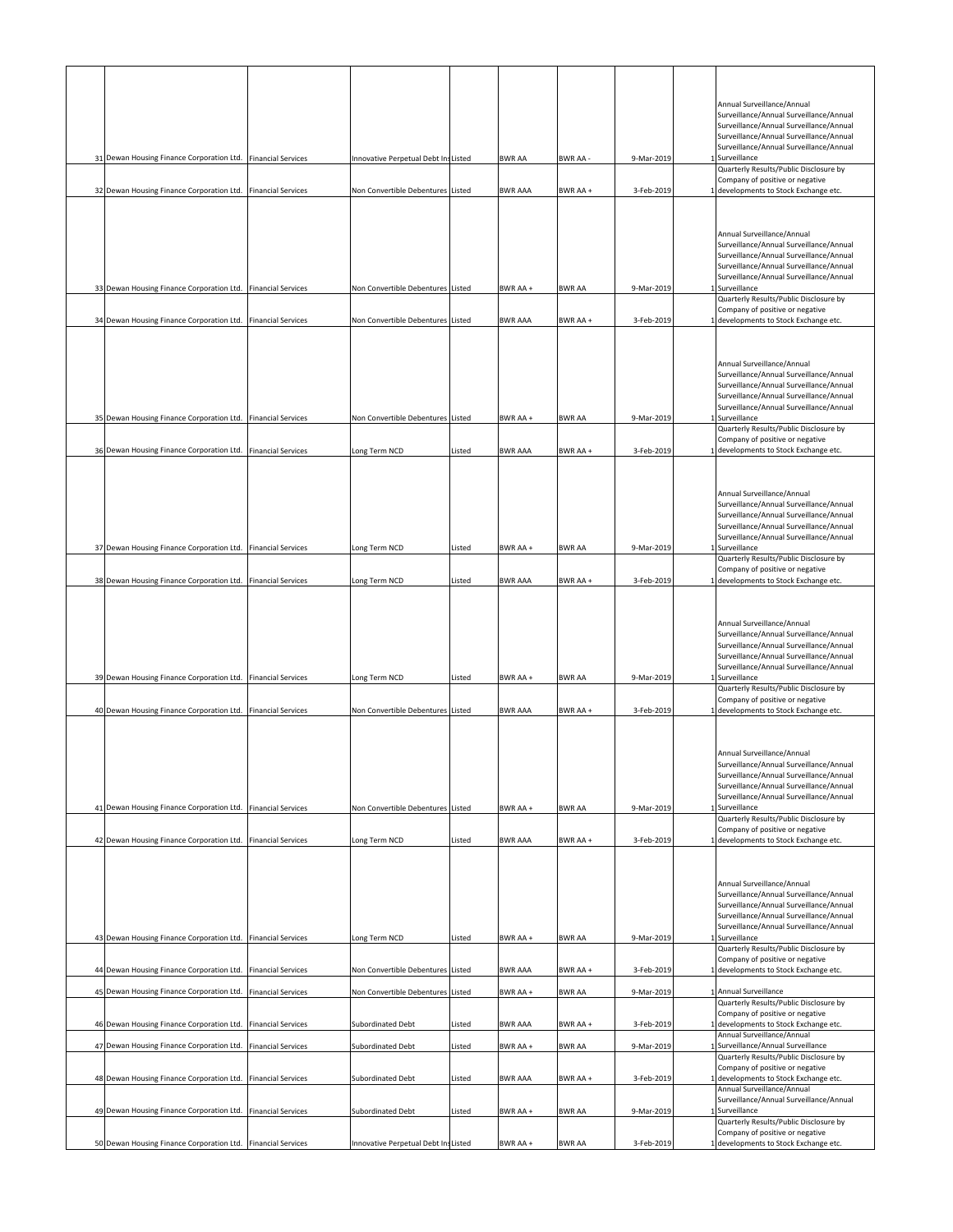|                                                              |                           |                                     |        |                |               |            | Annual Surveillance/Annual<br>Surveillance/Annual Surveillance/Annual              |
|--------------------------------------------------------------|---------------------------|-------------------------------------|--------|----------------|---------------|------------|------------------------------------------------------------------------------------|
| 51 Dewan Housing Finance Corporation Ltd. Financial Services |                           | Innovative Perpetual Debt InsListed |        | <b>BWR AA</b>  | BWR AA -      | 9-Mar-2019 | 1 Surveillance/Annual Surveillance                                                 |
|                                                              |                           |                                     |        |                |               |            | Quarterly Results/Public Disclosure by                                             |
|                                                              |                           |                                     |        |                |               |            | Company of positive or negative                                                    |
| 52 Dewan Housing Finance Corporation Ltd. Financial Services |                           | Subordinated Debt                   | Listed | <b>BWR AAA</b> | BWR AA +      | 3-Feb-2019 | 1 developments to Stock Exchange etc.                                              |
|                                                              |                           |                                     |        |                |               |            | Annual Surveillance/Annual                                                         |
|                                                              |                           |                                     |        |                |               |            | Surveillance/Annual Surveillance/Annual                                            |
|                                                              |                           |                                     |        |                |               |            | Surveillance/Annual Surveillance/Annual                                            |
| 53 Dewan Housing Finance Corporation Ltd. Financial Services |                           | Subordinated Debt                   | Listed | BWR AA +       | <b>BWR AA</b> | 9-Mar-2019 | 1 Surveillance                                                                     |
|                                                              |                           |                                     |        |                |               |            | Quarterly Results/Public Disclosure by                                             |
| 54 Dewan Housing Finance Corporation Ltd. Financial Services |                           |                                     |        |                |               |            | Company of positive or negative<br>1 developments to Stock Exchange etc.           |
|                                                              |                           | Non Convertible Debentures Listed   |        | <b>BWR AAA</b> | BWR AA +      | 3-Feb-2019 |                                                                                    |
|                                                              |                           |                                     |        |                |               |            |                                                                                    |
|                                                              |                           |                                     |        |                |               |            | Annual Surveillance/Annual                                                         |
|                                                              |                           |                                     |        |                |               |            | Surveillance/Annual Surveillance/Annual                                            |
|                                                              |                           |                                     |        |                |               |            | Surveillance/Annual Surveillance/Annual                                            |
| 55 Dewan Housing Finance Corporation Ltd. Financial Services |                           | Non Convertible Debentures Listed   |        | BWR AA +       | <b>BWR AA</b> | 9-Mar-2019 | 1 Surveillance/Annual Surveillance                                                 |
|                                                              |                           |                                     |        |                |               |            | Quarterly Results/Public Disclosure by<br>Company of positive or negative          |
| 56 Dewan Housing Finance Corporation Ltd. Financial Services |                           | Subordinated Debt                   | Listed | <b>BWR AAA</b> | BWR AA +      | 3-Feb-2019 | 1 developments to Stock Exchange etc.                                              |
|                                                              |                           |                                     |        |                |               |            |                                                                                    |
|                                                              |                           |                                     |        |                |               |            |                                                                                    |
|                                                              |                           |                                     |        |                |               |            | Annual Surveillance/Annual                                                         |
|                                                              |                           |                                     |        |                |               |            | Surveillance/Annual Surveillance/Annual                                            |
|                                                              |                           |                                     |        |                |               |            | Surveillance/Annual Surveillance/Annual                                            |
| 57 Dewan Housing Finance Corporation Ltd. Financial Services |                           | Subordinated Debt                   | Listed | BWR AA +       | <b>BWR AA</b> | 9-Mar-2019 | Surveillance/Annual Surveillance/Annual<br>1 Surveillance                          |
|                                                              |                           |                                     |        |                |               |            | Quarterly Results/Public Disclosure by                                             |
|                                                              |                           |                                     |        |                |               |            | Company of positive or negative                                                    |
| 58 Dewan Housing Finance Corporation Ltd. Financial Services |                           | Subordinated Debt                   | Listed | <b>BWR AAA</b> | BWR AA +      | 3-Feb-2019 | 1 developments to Stock Exchange etc.                                              |
|                                                              |                           |                                     |        |                |               |            |                                                                                    |
|                                                              |                           |                                     |        |                |               |            |                                                                                    |
|                                                              |                           |                                     |        |                |               |            |                                                                                    |
|                                                              |                           |                                     |        |                |               |            | Annual Surveillance/Annual                                                         |
|                                                              |                           |                                     |        |                |               |            | Surveillance/Annual Surveillance/Annual<br>Surveillance/Annual Surveillance/Annual |
|                                                              |                           |                                     |        |                |               |            | Surveillance/Annual Surveillance/Annual                                            |
| 59 Dewan Housing Finance Corporation Ltd. Financial Services |                           | Subordinated Debt                   | Listed | BWR AA +       | <b>BWR AA</b> | 9-Mar-2019 | Surveillance/Annual Surveillance                                                   |
|                                                              |                           |                                     |        |                |               |            | Quarterly Results/Public Disclosure by                                             |
|                                                              |                           |                                     |        |                |               |            | Company of positive or negative                                                    |
| 60 Dewan Housing Finance Corporation Ltd. Financial Services |                           | Non Convertible Debentures Listed   |        | <b>BWR AAA</b> | BWR AA +      | 3-Feb-2019 | 1 developments to Stock Exchange etc.                                              |
|                                                              |                           |                                     |        |                |               |            |                                                                                    |
|                                                              |                           |                                     |        |                |               |            |                                                                                    |
|                                                              |                           |                                     |        |                |               |            | Annual Surveillance/Annual                                                         |
|                                                              |                           |                                     |        |                |               |            | Surveillance/Annual Surveillance/Annual                                            |
|                                                              |                           |                                     |        |                |               |            | Surveillance/Annual Surveillance/Annual                                            |
|                                                              |                           |                                     |        |                |               |            | Surveillance/Annual Surveillance/Annual                                            |
|                                                              |                           |                                     |        |                |               |            | Surveillance/Annual Surveillance/Annual                                            |
| 61 Dewan Housing Finance Corporation Ltd. Financial Services |                           | Non Convertible Debentures Listed   |        | BWR AA +       | <b>BWR AA</b> | 9-Mar-2019 | 1 Surveillance<br>Quarterly Results/Public Disclosure by                           |
|                                                              |                           |                                     |        |                |               |            |                                                                                    |
| 62 Dewan Housing Finance Corporation Ltd. Financial Services |                           | Non Convertible Debentures Listed   |        | <b>BWR AAA</b> |               |            |                                                                                    |
|                                                              |                           |                                     |        |                | BWR AA +      | 3-Feb-2019 | Company of positive or negative                                                    |
|                                                              |                           |                                     |        |                |               |            | 1 developments to Stock Exchange etc.                                              |
|                                                              |                           |                                     |        |                |               |            |                                                                                    |
|                                                              |                           |                                     |        |                |               |            |                                                                                    |
|                                                              |                           |                                     |        |                |               |            | Annual Surveillance/Annual                                                         |
|                                                              |                           |                                     |        |                |               |            | Surveillance/Annual Surveillance/Annual                                            |
|                                                              |                           |                                     |        |                |               |            | Surveillance/Annual Surveillance/Annual                                            |
|                                                              |                           |                                     |        |                |               |            | Surveillance/Annual Surveillance/Annual<br>Surveillance/Annual Surveillance/Annual |
| 63 Dewan Housing Finance Corporation Ltd. Financial Services |                           | Non Convertible Debentures Listed   |        | BWR AA +       | <b>BWR AA</b> | 9-Mar-2019 | 1 Surveillance                                                                     |
|                                                              |                           |                                     |        |                |               |            | Quarterly Results/Public Disclosure by                                             |
|                                                              |                           |                                     |        |                |               |            | Company of positive or negative                                                    |
| 64 Dewan Housing Finance Corporation Ltd.                    | <b>Financial Services</b> | Non Convertible Debentures Listed   |        | <b>BWR AAA</b> | BWR AA +      | 3-Feb-2019 | developments to Stock Exchange etc.                                                |
|                                                              |                           |                                     |        |                |               |            |                                                                                    |
|                                                              |                           |                                     |        |                |               |            |                                                                                    |
|                                                              |                           |                                     |        |                |               |            | Annual Surveillance/Annual                                                         |
|                                                              |                           |                                     |        |                |               |            | Surveillance/Annual Surveillance/Annual                                            |
|                                                              |                           |                                     |        |                |               |            | Surveillance/Annual Surveillance/Annual                                            |
|                                                              |                           |                                     |        |                |               |            | Surveillance/Annual Surveillance/Annual                                            |
|                                                              |                           |                                     |        |                |               |            | Surveillance/Annual Surveillance/Annual                                            |
| 65 Dewan Housing Finance Corporation Ltd. Financial Services |                           | Non Convertible Debentures Listed   |        | BWR AA +       | <b>BWR AA</b> | 9-Mar-2019 | 1 Surveillance                                                                     |
|                                                              |                           |                                     |        |                |               |            | Quarterly Results/Public Disclosure by                                             |
|                                                              |                           |                                     |        | <b>BWR AAA</b> | BWR AA +      | 3-Feb-2019 | Company of positive or negative<br>1 developments to Stock Exchange etc.           |
| 66 Dewan Housing Finance Corporation Ltd. Financial Services |                           | Non Convertible Debentures Listed   |        |                |               |            |                                                                                    |
|                                                              |                           |                                     |        |                |               |            |                                                                                    |
|                                                              |                           |                                     |        |                |               |            |                                                                                    |
|                                                              |                           |                                     |        |                |               |            | Annual Surveillance/Annual                                                         |
|                                                              |                           |                                     |        |                |               |            | Surveillance/Annual Surveillance/Annual                                            |
|                                                              |                           |                                     |        |                |               |            | Surveillance/Annual Surveillance/Annual                                            |
|                                                              |                           |                                     |        |                |               |            | Surveillance/Annual Surveillance/Annual                                            |
| 67 Dewan Housing Finance Corporation Ltd. Financial Services |                           | Non Convertible Debentures Listed   |        | BWR AA +       | <b>BWR AA</b> | 9-Mar-2019 | Surveillance/Annual Surveillance/Annual<br>1 Surveillance                          |
|                                                              |                           |                                     |        |                |               |            | Quarterly Results/Public Disclosure by                                             |
| 68 Dewan Housing Finance Corporation Ltd. Financial Services |                           | Non Convertible Debentures Listed   |        | <b>BWR AAA</b> | BWR AA +      | 3-Feb-2019 | Company of positive or negative<br>1 developments to Stock Exchange etc.           |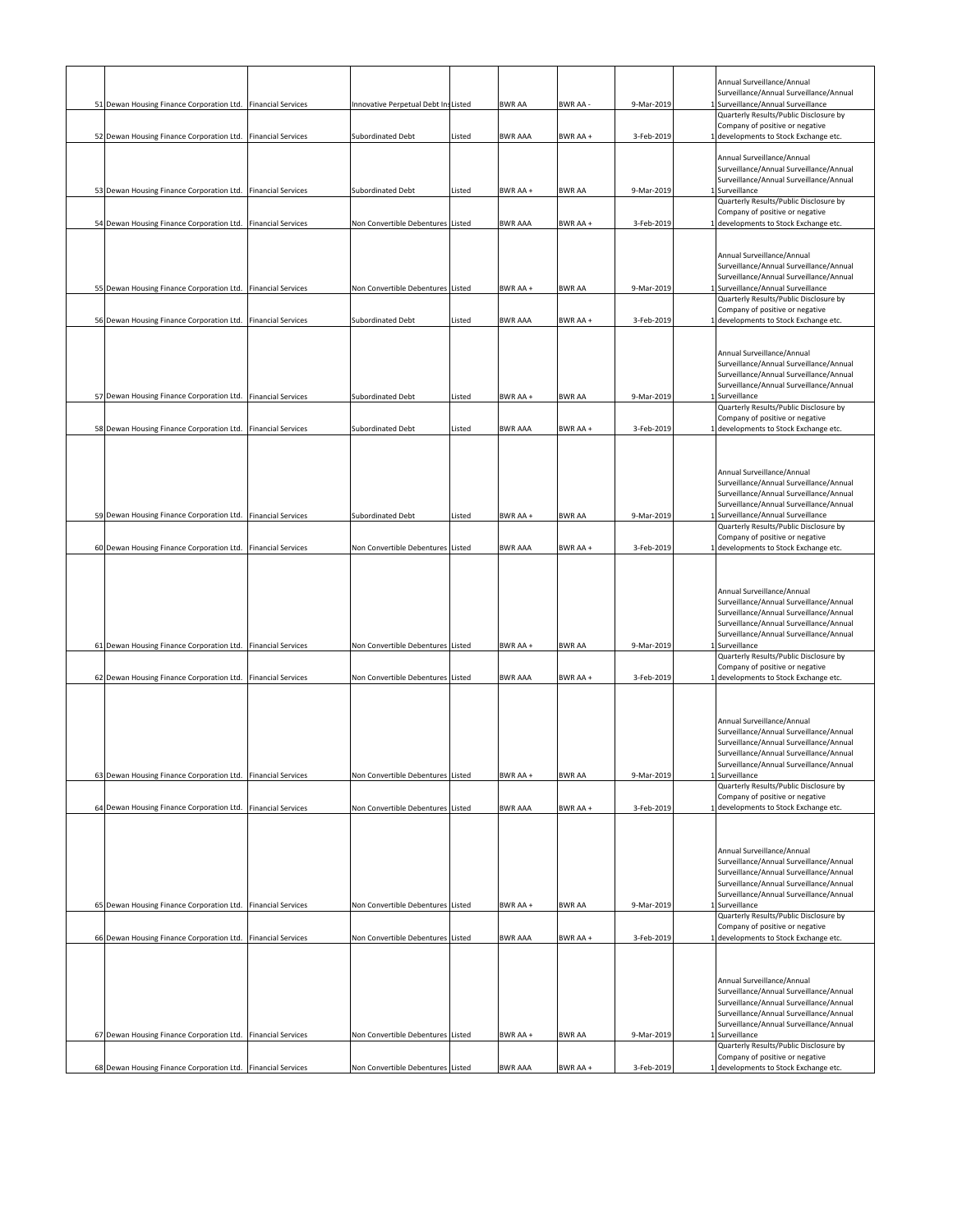| 69 Dewan Housing Finance Corporation Ltd. Financial Services<br>Edisons Infrapower & Multiventures   |                                                        | Non Convertible Debentures Listed                                 |                      | BWR AA+                                | <b>BWR AA</b>                         | 9-Mar-2019                 | Annual Surveillance/Annual<br>Surveillance/Annual Surveillance/Annual<br>Surveillance/Annual Surveillance/Annual<br>Surveillance/Annual Surveillance/Annual<br>Surveillance/Annual Surveillance/Annual<br>1 Surveillance |
|------------------------------------------------------------------------------------------------------|--------------------------------------------------------|-------------------------------------------------------------------|----------------------|----------------------------------------|---------------------------------------|----------------------------|--------------------------------------------------------------------------------------------------------------------------------------------------------------------------------------------------------------------------|
| Private Limited (erstwhile Edison Utility<br>70 Works Pvt Ltd)                                       | <b>Financial Services</b>                              | Non Convertible Debentures Unlisted                               |                      | BWR $A + (SO)$                         | BWR A (SO)                            | 18-Feb-2019                | 1 Annual Results                                                                                                                                                                                                         |
| Edisons Infrapower & Multiventures<br>Private Limited (erstwhile Edison Utility<br>71 Works Pvt Ltd) | <b>Financial Services</b>                              | Non Convertible Debentures Unlisted                               |                      | BWR $A + (SO)$                         | BWR A (SO)                            | 18-Feb-2019                | 1 Annual Results                                                                                                                                                                                                         |
| Edisons Infrapower & Multiventures<br>Private Limited (erstwhile Edison Utility                      |                                                        |                                                                   |                      |                                        |                                       |                            |                                                                                                                                                                                                                          |
| 72 Works Pvt Ltd)<br>Edisons Infrapower & Multiventures<br>Private Limited (erstwhile Edison Utility | <b>Financial Services</b>                              | Non Convertible Debentures Unlisted                               |                      | BWR $A + (SO)$                         | BWR A (SO)                            | 18-Feb-2019                | 1 Annual Results                                                                                                                                                                                                         |
| 73 Works Pvt Ltd)<br>Edisons Infrapower & Multiventures                                              | <b>Financial Services</b>                              | Non Convertible Debentures Unlisted                               |                      | BWR $A + (SO)$                         | BWR A (SO)                            | 18-Feb-2019                | 1 Annual Results                                                                                                                                                                                                         |
| Private Limited (erstwhile Edison Utility<br>74 Works Pvt Ltd)                                       | <b>Financial Services</b>                              | Non Convertible Debentures Unlisted                               |                      | BWR $A + (SO)$                         | BWR A (SO)                            | 18-Feb-2019                | 1 Annual Results                                                                                                                                                                                                         |
| 75 Essel Corporate Resources Pvt. Ltd.                                                               | <b>Financial Services</b>                              | Non Convertible Debentures Unlisted                               |                      | BWR AA - (SO)                          | BWR $A + (SO)$                        | 18-Feb-2019                | 1 Annual Results                                                                                                                                                                                                         |
| 76 Essel Infraprojects Ltd.<br>IL&FS Energy Development Company                                      | Infrastructure                                         | Non Convertible Debentures                                        | Unlisted             | BWR A (SO)                             | BWR A - (SO)                          | 18-Feb-2019                | 1 Annual Results<br>Intimation by Bank/Intimation by Debenture                                                                                                                                                           |
| 77 Limited                                                                                           | Power                                                  | Non Convertible Debentures Unlisted                               |                      | BWR C (SO)                             | BWR D                                 | 20-Nov-2018                | 2 Trustee                                                                                                                                                                                                                |
| L&FS Energy Development Company<br>78 Limited                                                        | Power                                                  | Non Convertible Debentures Unlisted                               |                      | BWR C (SO)                             | <b>BWRD</b>                           | 20-Nov-2018                | Intimation by Bank/Intimation by Debenture<br>Trustee                                                                                                                                                                    |
| 79 IL&FS Financial Services Limited                                                                  | <b>Financial Services</b>                              | <b>IPDI</b>                                                       | Unlisted             | <b>BWRC</b>                            | <b>BWRD</b>                           | 31-Dec-2018                | 2 Intimation by Bank                                                                                                                                                                                                     |
| 80 IL&FS Transportation Networks Ltd.<br>81 IL&FS Transportation Networks Ltd                        | Infrastructure<br>Infrastructure                       | Non Convertible Debentures<br>Non Convertible Debentures          | Listed<br>Listed     | BWR C (SO)<br>BWR C (SO)               | <b>BWRD</b><br><b>BWRD</b>            | 5-Oct-2018<br>5-Oct-2018   | 2 Intimation by Borrower<br>2 Intimation by Borrower                                                                                                                                                                     |
|                                                                                                      |                                                        |                                                                   |                      |                                        |                                       |                            | Deterioration in the 'credit enhancement'                                                                                                                                                                                |
| 82 India Power Corporation Ltd.                                                                      | Power                                                  | Non Convertible Debentures                                        | Listed               | BWR AA -                               | <b>BWRA</b>                           | 4-Feb-2019                 | 2 mechanism                                                                                                                                                                                                              |
| 83 Jay Properties Private Limited                                                                    | <b>Financial Services</b>                              | Non Convertible Debentures Unlisted                               |                      | BWR AA - (SO)                          | BWR $A + (SO)$                        | 18-Feb-2019                | 1 Annual Results                                                                                                                                                                                                         |
| Konti Infrapower and Multiventures Pvt<br>Ltd (erstwhileContinental Drug Company                     |                                                        |                                                                   |                      |                                        |                                       |                            |                                                                                                                                                                                                                          |
| 84 Pvt Ltd)                                                                                          | <b>Financial Services</b>                              | Non Convertible Debentures Unlisted                               |                      | BWR $A + (SO)$                         | BWR A (SO)                            | 18-Feb-2019                | 1 Annual Results                                                                                                                                                                                                         |
| Konti Infrapower and Multiventures Pvt                                                               |                                                        |                                                                   |                      |                                        |                                       |                            |                                                                                                                                                                                                                          |
| Ltd (erstwhileContinental Drug Company<br>85 Pvt Ltd)                                                | <b>Financial Services</b>                              | Non Convertible Debentures Unlisted                               |                      | BWR $A + (SO)$                         | BWR A (SO)                            | 18-Feb-2019                | 1 Annual Results                                                                                                                                                                                                         |
| Konti Infrapower and Multiventures Pvt                                                               |                                                        |                                                                   |                      |                                        |                                       |                            |                                                                                                                                                                                                                          |
| Ltd (erstwhileContinental Drug Company                                                               |                                                        |                                                                   |                      |                                        |                                       |                            |                                                                                                                                                                                                                          |
| 86 Pvt Ltd)<br>87 Lakshmi Vilas Bank                                                                 | <b>Financial Services</b><br><b>Financial Services</b> | Non Convertible Debentures Unlisted                               | Listed               | BWR $A + (SO)$<br>BWR BBB+             | BWR A (SO)<br>BWR BBB-                | 18-Feb-2019<br>21-Feb-2019 | 1 Annual Results<br>2 Quarterly Results                                                                                                                                                                                  |
| 88 Lotus Green Constructions Pvt. Ltd.                                                               | Real Estate                                            | Long Term Bonds<br>Non Convertible Debentures Unlisted            |                      | BWR B-                                 | <b>BWRC</b>                           | 30-Mar-2019                | 2 Annual Results                                                                                                                                                                                                         |
|                                                                                                      |                                                        |                                                                   |                      |                                        |                                       |                            |                                                                                                                                                                                                                          |
| 89 Medimatter Health Management Pvt. Ltd. Financial Services                                         |                                                        | Non Convertible Debentures                                        | Unlisted             | <b>BWRB</b>                            | BWR B-                                | 14-Nov-2018                | due to the withdrawal of pledged shares                                                                                                                                                                                  |
| 90 Modella Textile Industries Limited<br>91 New Media Broadcasting Pvt Ltd                           | Real Estate<br>Financial Services                      | Non Convertible Debentures Unlisted<br>Non Convertible Debentures | Unlisted             | BWR BB+<br>BWR BBB + (SO)              | <b>BWR BB</b><br><b>BWR BBB (SO)</b>  | 11-Jan-2019<br>18-Feb-2019 | 2 Issuer Non Cooperation<br>1 Annual Results                                                                                                                                                                             |
|                                                                                                      |                                                        |                                                                   |                      |                                        |                                       |                            |                                                                                                                                                                                                                          |
|                                                                                                      |                                                        |                                                                   |                      |                                        |                                       |                            |                                                                                                                                                                                                                          |
| 92 Patanjali Ayurved Ltd<br>Primat Infrapower & Multiventures                                        | Chemicals & Chemical Product                           | Non Convertible Debentures                                        | Unlisted             | <b>BWR AA</b>                          | <b>BWR AA -</b>                       | 30-Mar-2019                | 1 Half Yearly Results                                                                                                                                                                                                    |
| Private Limited (erstwhile Prime<br>93 Publishing Pvt. Ltd.)                                         | Media & Entertainment                                  | Non Convertible Debentures Unlisted                               |                      | BWR $A + (SO)$                         | BWR A (SO)                            | 18-Feb-2019                | 1 Annual Results                                                                                                                                                                                                         |
| Primat Infrapower & Multiventures                                                                    |                                                        |                                                                   |                      |                                        |                                       |                            |                                                                                                                                                                                                                          |
| Private Limited (erstwhile Prime<br>94 Publishing Pvt. Ltd.)                                         | Media & Entertainment                                  | Non Convertible Debentures Unlisted                               |                      | BWR AA - (SO)                          | BWR $A + (SO)$                        | 18-Feb-2019                | 1 Annual Results                                                                                                                                                                                                         |
| 95 Ramprastha Sare Realty Pvt. Ltd.                                                                  | Real Estate                                            | Non Convertible Debentures Unlisted                               |                      | BWR BBB + (SO) BWR BBB (SO)            |                                       | 27-Dec-2018                | 1 Annual Surveillance                                                                                                                                                                                                    |
| 96 Reliance Big Entertainment Pvt Ltd                                                                | <b>Financial Services</b>                              | Non Convertible Debentures                                        | Unlisted             | BWR AA + (SO)                          | $BWRA + (SO)$                         | 18-Feb-2019                | 3 Annual Results                                                                                                                                                                                                         |
| 97 Reliance Big Private Limited                                                                      | <b>Financial Services</b>                              | Non Convertible Debentures                                        | Unlisted             | BWR AA - (SO)                          | <b>BWR A - (SO)</b>                   | 18-Feb-2019                | 3 Annual Results                                                                                                                                                                                                         |
| 98 Reliance Broadcast Network Ltd                                                                    | Media & Entertainment                                  | Non Convertible Debentures Listed                                 |                      | BWR AA + (SO)                          | BWR $A + (SO)$                        | 18-Feb-2019                | 3 Annual Results                                                                                                                                                                                                         |
| Reliance Business Broadcast News<br>Holdings Ltd.(erstwhile Business                                 |                                                        |                                                                   |                      |                                        |                                       |                            |                                                                                                                                                                                                                          |
| 99 Broadcast News Holdings Ltd.)<br>Reliance Business Broadcast News                                 | <b>Financial Services</b>                              | Non Convertible Debentures Unlisted                               |                      | BWR AAA (SO) BWR AA (SO)               |                                       | 18-Feb-2019                | 2 Annual Results                                                                                                                                                                                                         |
| Holdings Ltd.(erstwhile Business                                                                     |                                                        |                                                                   |                      |                                        |                                       |                            |                                                                                                                                                                                                                          |
| 100 Broadcast News Holdings Ltd.)                                                                    | <b>Financial Services</b>                              | Non Convertible Debentures                                        | Unlisted             | BWR AAA (SO)                           | <b>BWR AA (SO)</b>                    | 18-Feb-2019                | 2 Annual Results                                                                                                                                                                                                         |
| 101 Reliance Capital Ltd.                                                                            | <b>Financial Services</b>                              | Subordinated Tier II NCD                                          | Listed               | <b>BWR AAA</b>                         | <b>BWR AA</b>                         | 15-Feb-2019                | 2 Quarterly Results                                                                                                                                                                                                      |
| 102 Reliance Capital Ltd.<br>103 Reliance Capital Ltd.                                               | <b>Financial Services</b><br><b>Financial Services</b> | Non Convertible Debentures<br>Principal Protected Market L        | Listed<br>Listed     | <b>BWR AAA</b><br><b>BWR PP-MLD AA</b> | <b>BWR AA</b><br><b>BWR PP-MLD AA</b> | 15-Feb-2019<br>15-Feb-2019 | 2 Quarterly Results<br>2 Quarterly Results                                                                                                                                                                               |
| 104 Reliance Capital Ltd.                                                                            | <b>Financial Services</b>                              | Non Convertible Debentures                                        | Listed               | <b>BWR AAA</b>                         | <b>BWR AA</b>                         | 15-Feb-2019                | 2 Quarterly Results                                                                                                                                                                                                      |
| 105 Reliance Capital Ltd.                                                                            | <b>Financial Services</b>                              | Non Convertible Debentures                                        | Listed               | <b>BWR AAA</b>                         | <b>BWR AA</b>                         | 15-Feb-2019                | 2 Quarterly Results                                                                                                                                                                                                      |
| 106 Reliance Commercial Finance Limited                                                              | <b>Financial Services</b>                              | Non Convertible Debentures Unlisted                               |                      | BWR AA +                               | <b>BWR AA</b>                         |                            | 1 Quarterly Results                                                                                                                                                                                                      |
|                                                                                                      |                                                        |                                                                   |                      |                                        |                                       | 15-Feb-2019                |                                                                                                                                                                                                                          |
| 107 Reliance Commercial Finance Limited                                                              | <b>Financial Services</b>                              | Subordinated Debt                                                 | Unlisted             | BWR AA +                               | <b>BWR AA</b>                         | 15-Feb-2019                | <b>Quarterly Results</b>                                                                                                                                                                                                 |
| 108 Reliance Commercial Finance Limited                                                              | <b>Financial Services</b>                              | Non Convertible Debentures Unlisted                               |                      | BWR AA +                               | <b>BWR AA</b>                         | 15-Feb-2019                | 1 Quarterly Results                                                                                                                                                                                                      |
| 109 Reliance Commercial Finance Limited                                                              | <b>Financial Services</b>                              | Principal Protected Market Li Unlisted                            |                      | BWR AA +                               | <b>BWR AA</b>                         | 15-Feb-2019                | 1 Quarterly Results                                                                                                                                                                                                      |
| 110 Reliance Commercial Finance Limited<br>Reliance Endeavour Management Pvt.                        | <b>Financial Services</b>                              | Non Convertible Debentures                                        | Unlisted             | BWR AA +                               | BWR AA                                | 15-Feb-2019                | Quarterly Results                                                                                                                                                                                                        |
| 111 Ltd.                                                                                             | <b>Financial Services</b>                              | Non Convertible Debentures Unlisted                               |                      | BWR AA - (SO)                          | BWR A - (SO)                          | 18-Feb-2019                | 3 Annual Results                                                                                                                                                                                                         |
| 112 Reliance Home Finance Ltd.                                                                       | <b>Financial Services</b>                              | Non Convertible Debentures                                        | Listed               | BWR AA +                               | <b>BWR AA</b>                         | 15-Feb-2019                | 1 Quarterly Results                                                                                                                                                                                                      |
| 113 Reliance Home Finance Ltd.<br>114 Reliance Home Finance Ltd.                                     | <b>Financial Services</b><br><b>Financial Services</b> | Non Convertible Debentures<br>Upper / Lower Tier II Bonds         | Listed<br>Listed     | BWR AA+<br><b>BWR AA</b>               | <b>BWR AA</b><br><b>BWR AA</b>        | 15-Feb-2019<br>15-Feb-2019 | 1 Quarterly Results<br>1 Quarterly Results                                                                                                                                                                               |
| 115 Reliance Home Finance Ltd.                                                                       | <b>Financial Services</b>                              | Upper Tier II Bonds                                               | Listed               | <b>BWR AA</b>                          | <b>BWR AA-</b>                        | 15-Feb-2019                | 1 Quarterly Results                                                                                                                                                                                                      |
| 116 Reliance Home Finance Ltd.                                                                       | <b>Financial Services</b>                              | Non Convertible Debentures                                        | Listed               | BWR AA +                               | <b>BWR AA</b>                         | 15-Feb-2019                | 1 Quarterly Results                                                                                                                                                                                                      |
| 117 Reliance Home Finance Ltd.                                                                       | <b>Financial Services</b>                              | Principal Protected Market L                                      | Listed               | BWR PP-MLD AA                          | <b>BWR PP-MLD AA</b>                  | 15-Feb-2019                | 1 Quarterly Results                                                                                                                                                                                                      |
| 118 Reliance Home Finance Ltd.<br>119 Reliance Home Finance Ltd.                                     | <b>Financial Services</b><br><b>Financial Services</b> | Non Convertible Debentures                                        | Listed<br>Listed     | BWR AA +<br>BWR AA+                    | <b>BWR AA</b><br><b>BWR AA</b>        | 15-Feb-2019<br>15-Feb-2019 | 1 Quarterly Results<br>1 Quarterly Results                                                                                                                                                                               |
| 120 Reliance Home Finance Ltd.                                                                       | <b>Financial Services</b>                              | Long Term NCD<br>Subordinated Tier II NCD                         | Listed               | BWR AA+                                | <b>BWR AA</b>                         | 15-Feb-2019                | 1 Quarterly Results                                                                                                                                                                                                      |
| Reliance Infrastructure Consulting and                                                               |                                                        |                                                                   |                      |                                        |                                       |                            |                                                                                                                                                                                                                          |
| 121 Engineers Private Limited<br>122 Reliance Innoventures Pvt. Ltd.                                 | <b>Financial Services</b><br><b>Financial Services</b> | Non Convertible Debentures<br>Non Convertible Debentures Unlisted | Unlisted             | BWR AA - (SO)<br>BWR AA -              | <b>BWR A - (SO)</b><br>BWR A-         | 18-Feb-2019<br>18-Feb-2019 | 3 Annual Results<br>3 Annual Results                                                                                                                                                                                     |
|                                                                                                      |                                                        |                                                                   |                      |                                        |                                       |                            | Intimation by Borrower/Intimation by                                                                                                                                                                                     |
| 123 Sheltrex Karjat Pvt. Ltd<br>124 Sinew Developers Pvt. Ltd.                                       | Real Estate<br>Real Estate                             | Non Convertible Debentures<br>Long Term NCD                       | Unlisted<br>Unlisted | BWR BB+<br><b>BWRB</b>                 | <b>BWRD</b><br><b>BWRC</b>            | 3-Jan-2019<br>18-Jan-2019  | 9 Debenture Trustee<br>3 Cessation of production                                                                                                                                                                         |